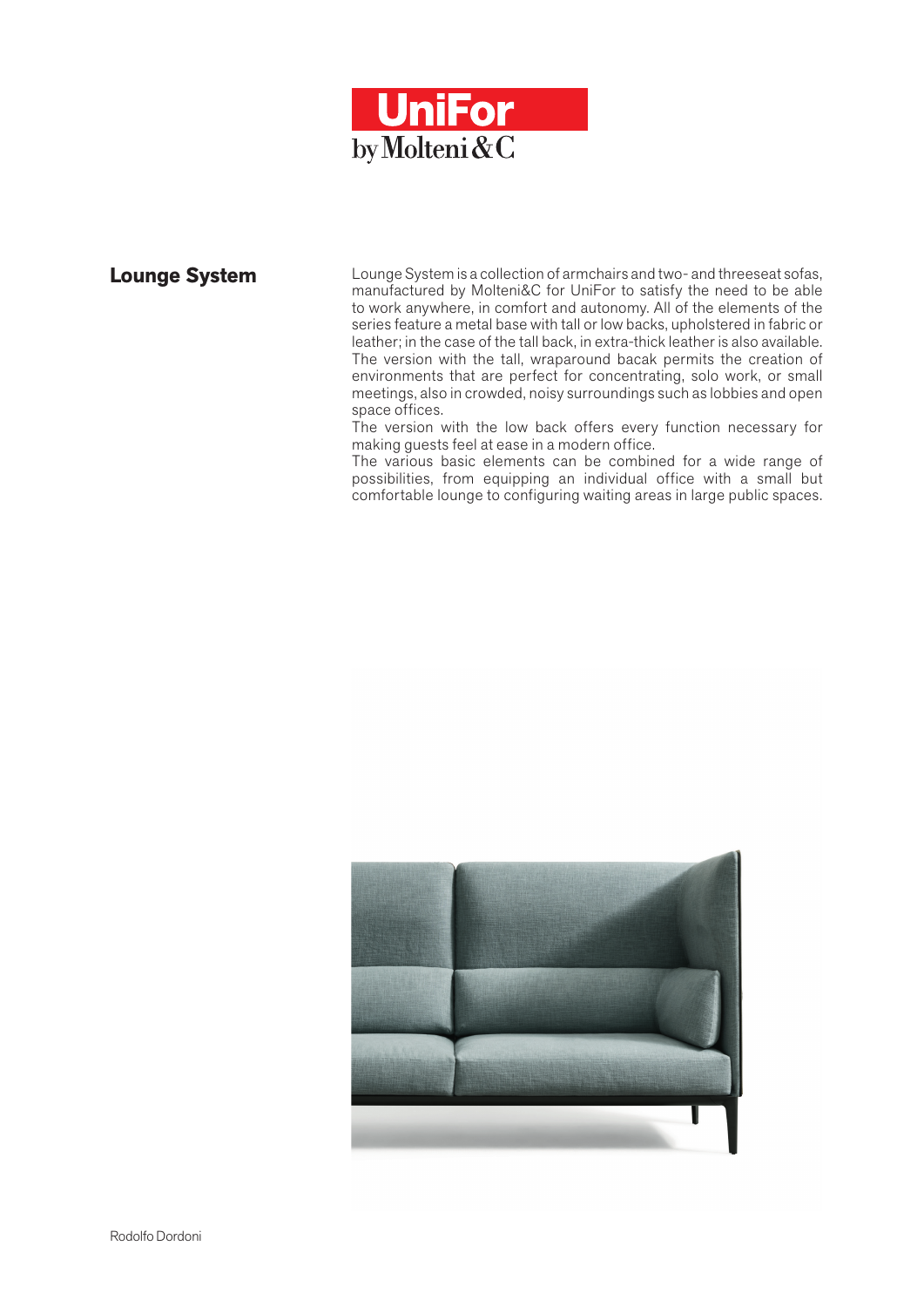

**Lounge System**



High back sofa

155x79 cm C MO LO H SDA 2 ..

230x79 cm C MO LO H SDA 3 ..

75 cm

Low back sofa

158x80 cm C MO LO L SDB 2 .. 230x80 cm C MO LO L SDB 3 ..

75 cm

Double-sided right sofa

158x80 cm C MO LO L SDB 2 D ..

233x80 cm C MO LO L SDB 3 D ..

Double-sided 75 cm

left sofa

158x80 cm C MO LO L SDB 2 S ..

233x80 cm C MO LO L SDB 3 S ..



Armchair

65x80 cm C MO LO LA PB 1 ..

73x80 cm C MO LO LA PB 2 ..